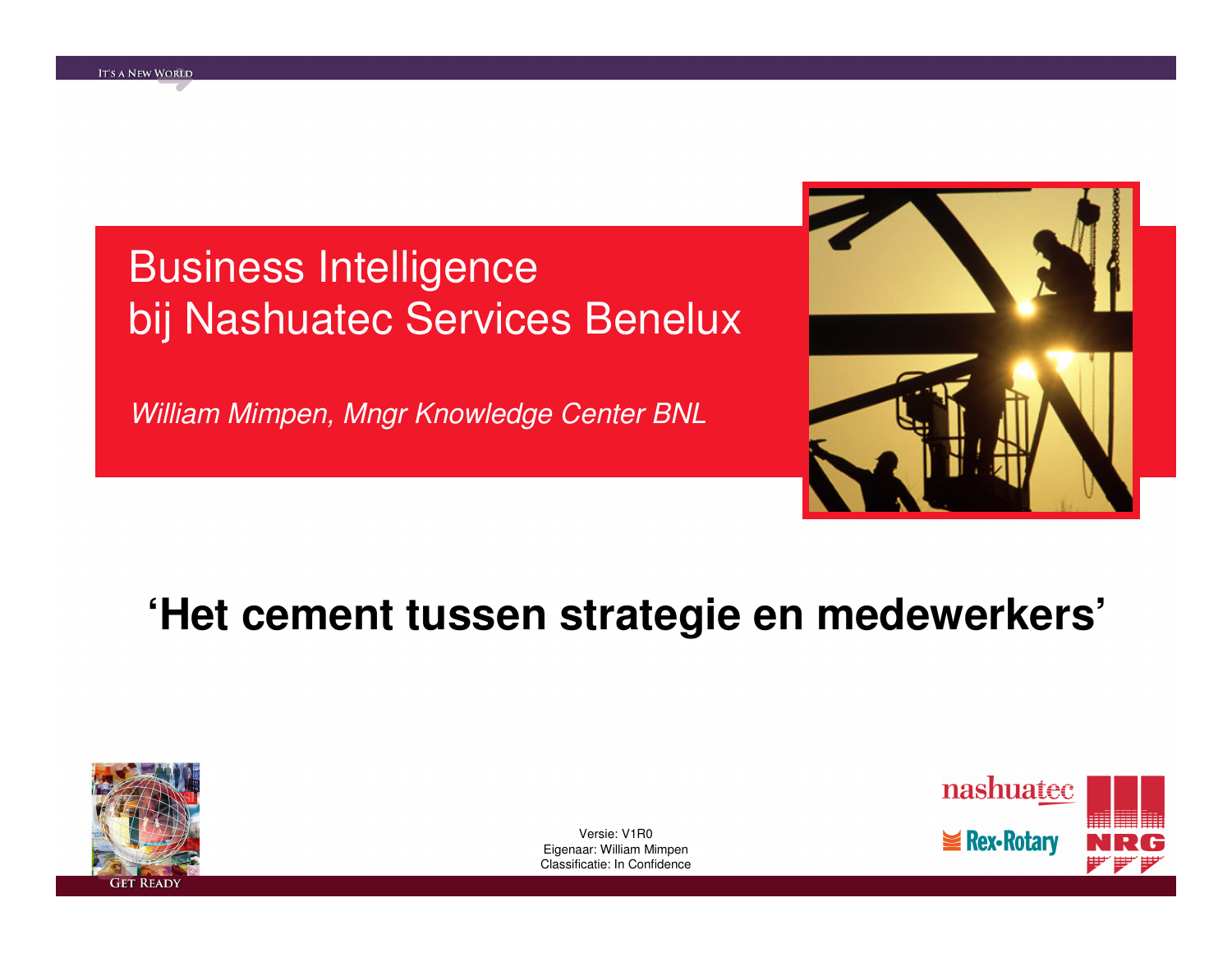

#### **NRG Group BNL:**

| Employees:                 | 1.900 in the Benelux |
|----------------------------|----------------------|
| <b>Customers:</b>          | 50.000               |
| Marktaandeel:              | 20%                  |
| <b>Nashuatec Services:</b> |                      |
| Service engineers: 520     |                      |
| Customer support: 70       |                      |



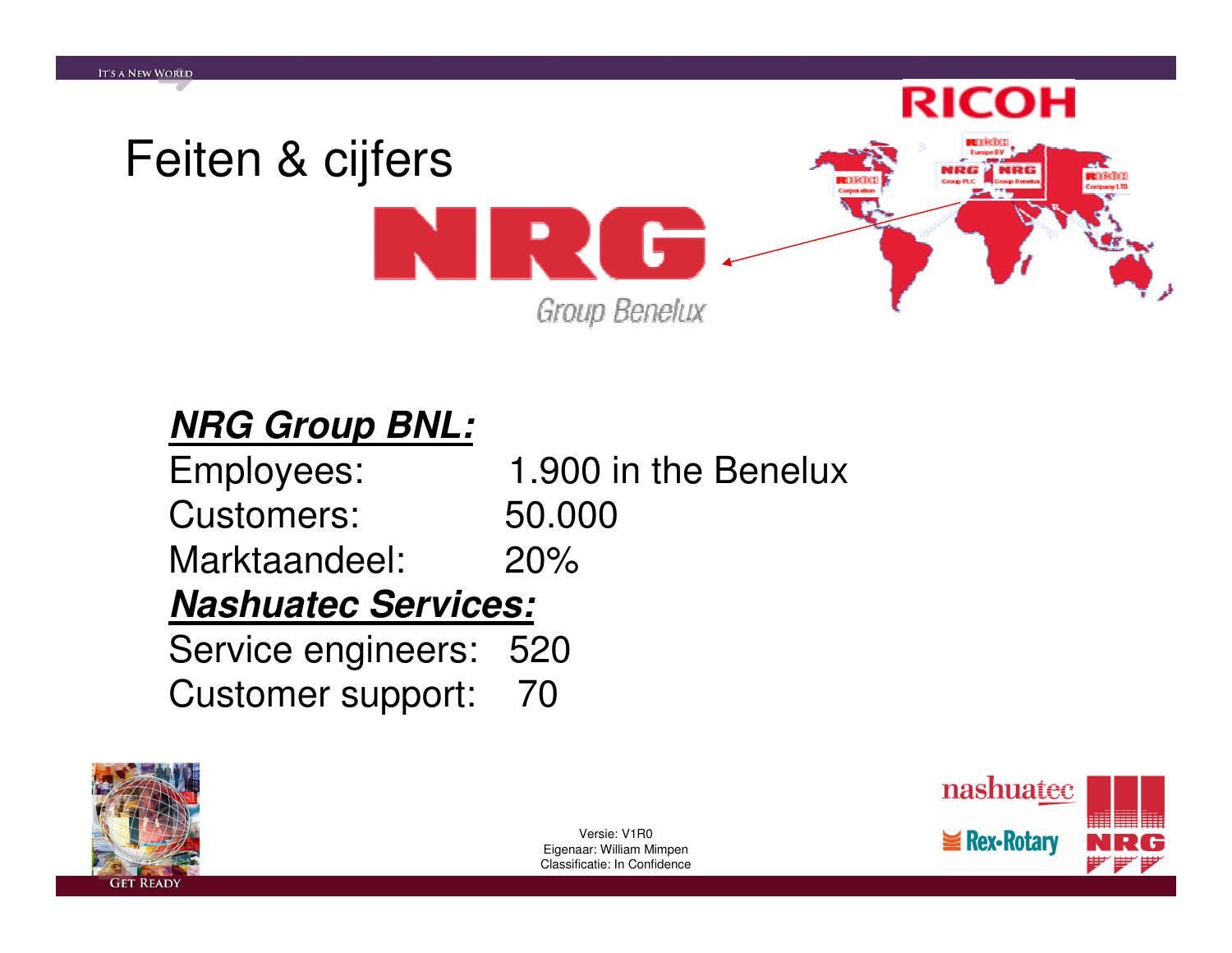# Onze service benadering

 $\bullet$ 'Service as a business'

**IT'S A NEW WORLD** 

- $\bullet$ Van service operation naar 'Strategic Profit Center'
- $\bullet$  Service als 'marketingtool' –
	- **Cost leadership**
- Customer Sati **Customer Satisfaction, Growth***Customer*–*Intimacy*M nashuatec *p Product CostCostleadership leadership*Versie: V1R0Rex-Rotary ÷ Eigenaar: William Mimpen Classificatie: In Confidence**GET READY**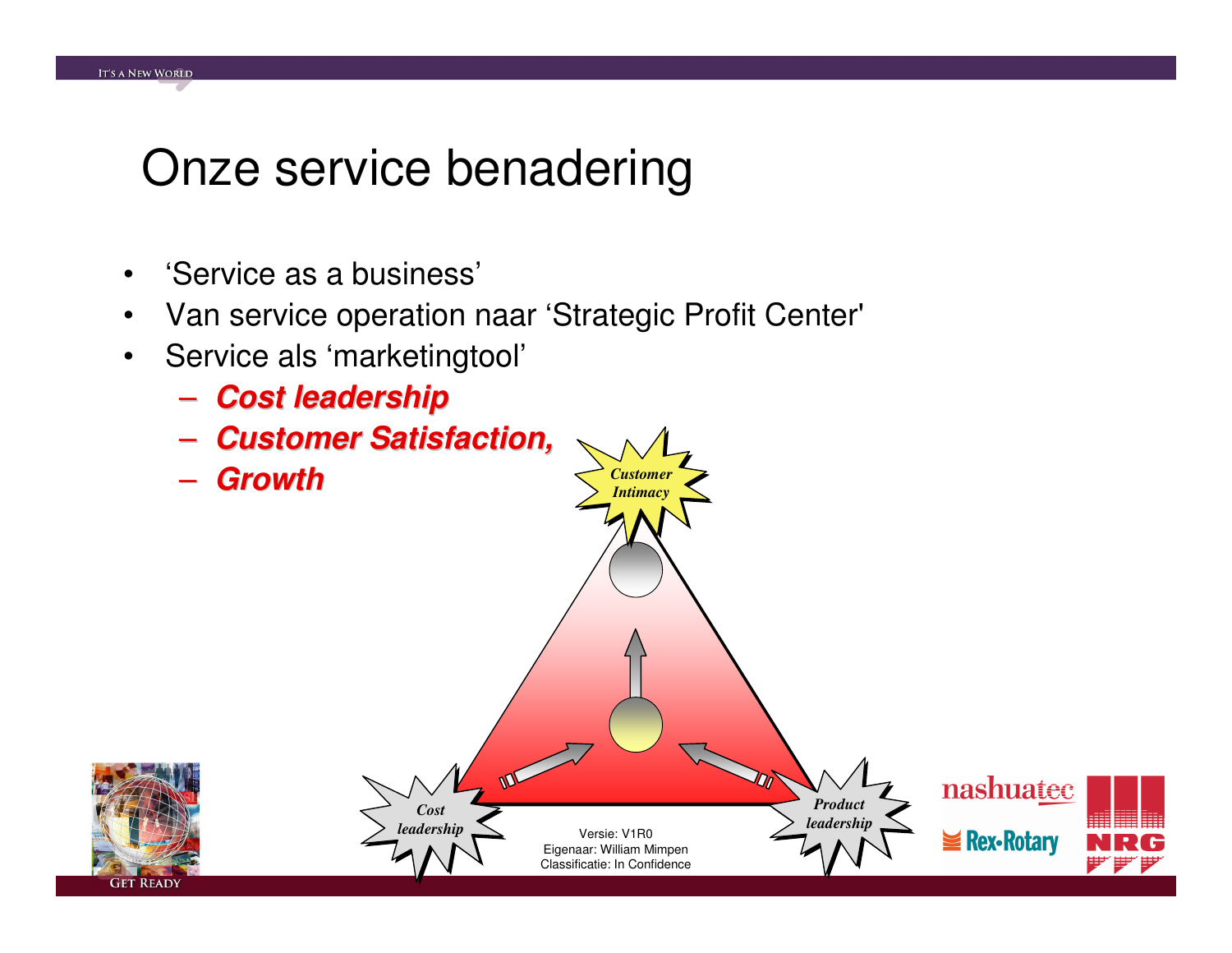# **Scenario's**Services as a differentiator

#### Utilize Services for Customer intimacy

**IT'S A NEW WORLD** 



**'Maintain economy of scale to realize flexibility and responsiveness'**

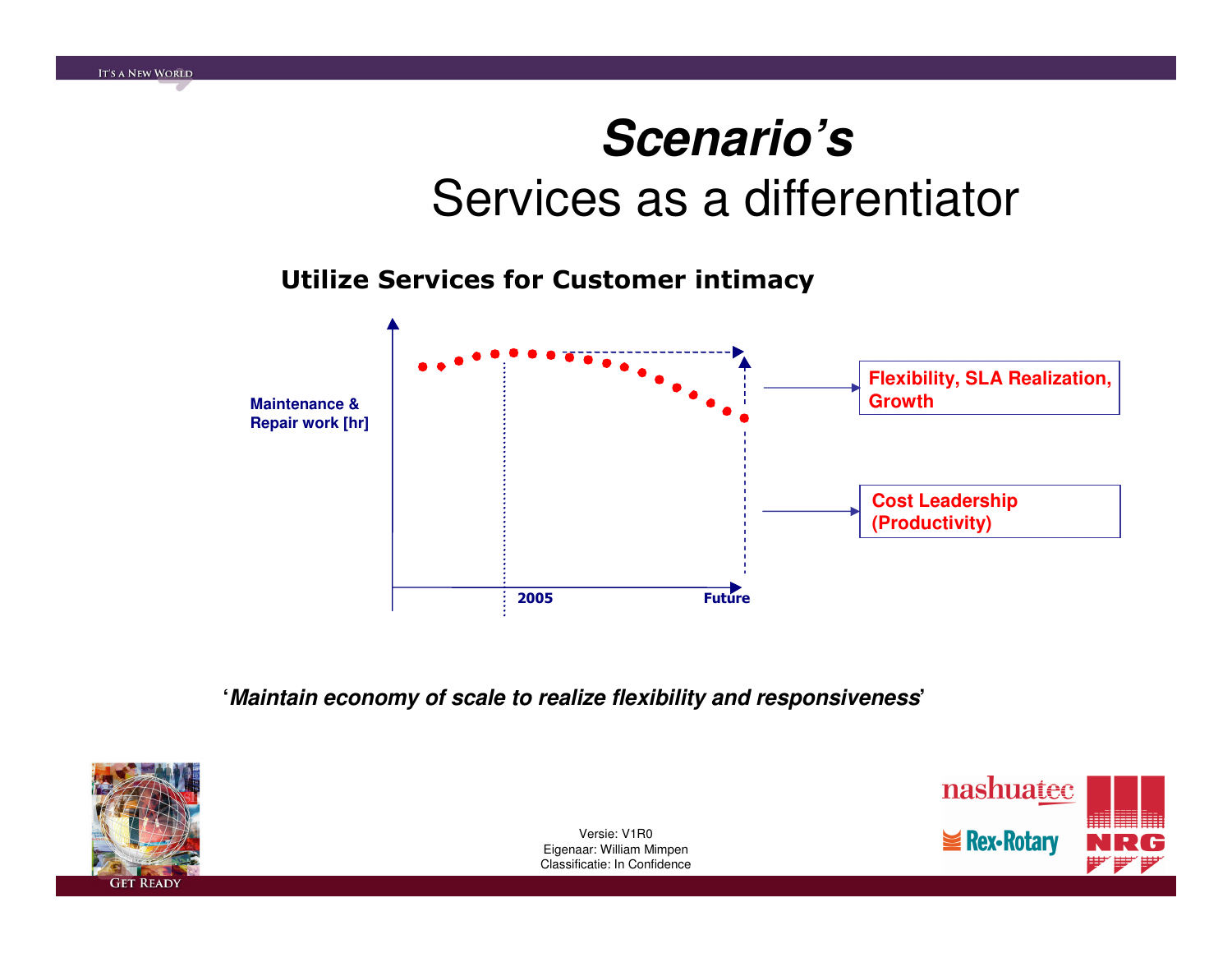# Hoe realiseren we onze 'nieuwe' strategie: **Blueprint**



**GET READY**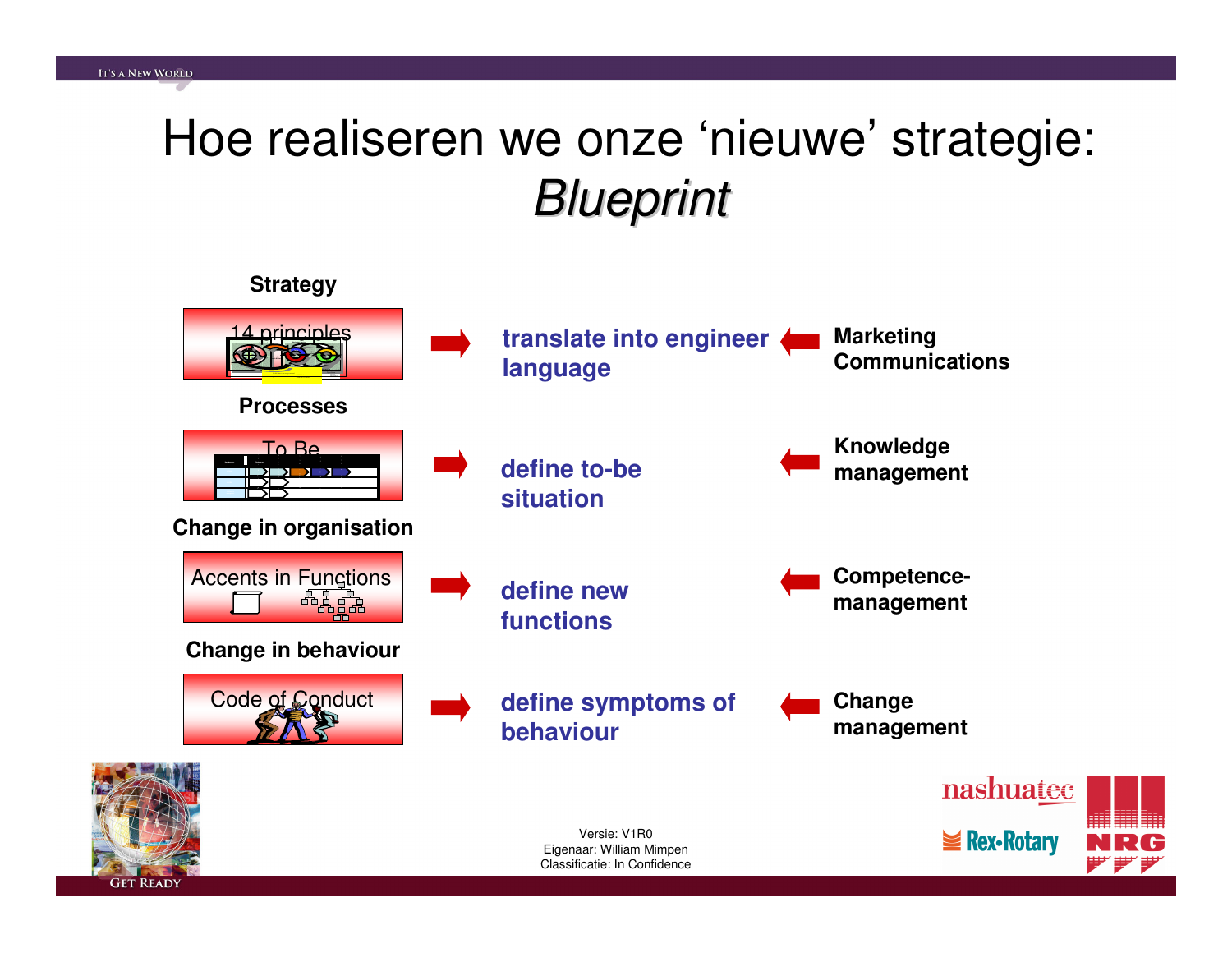



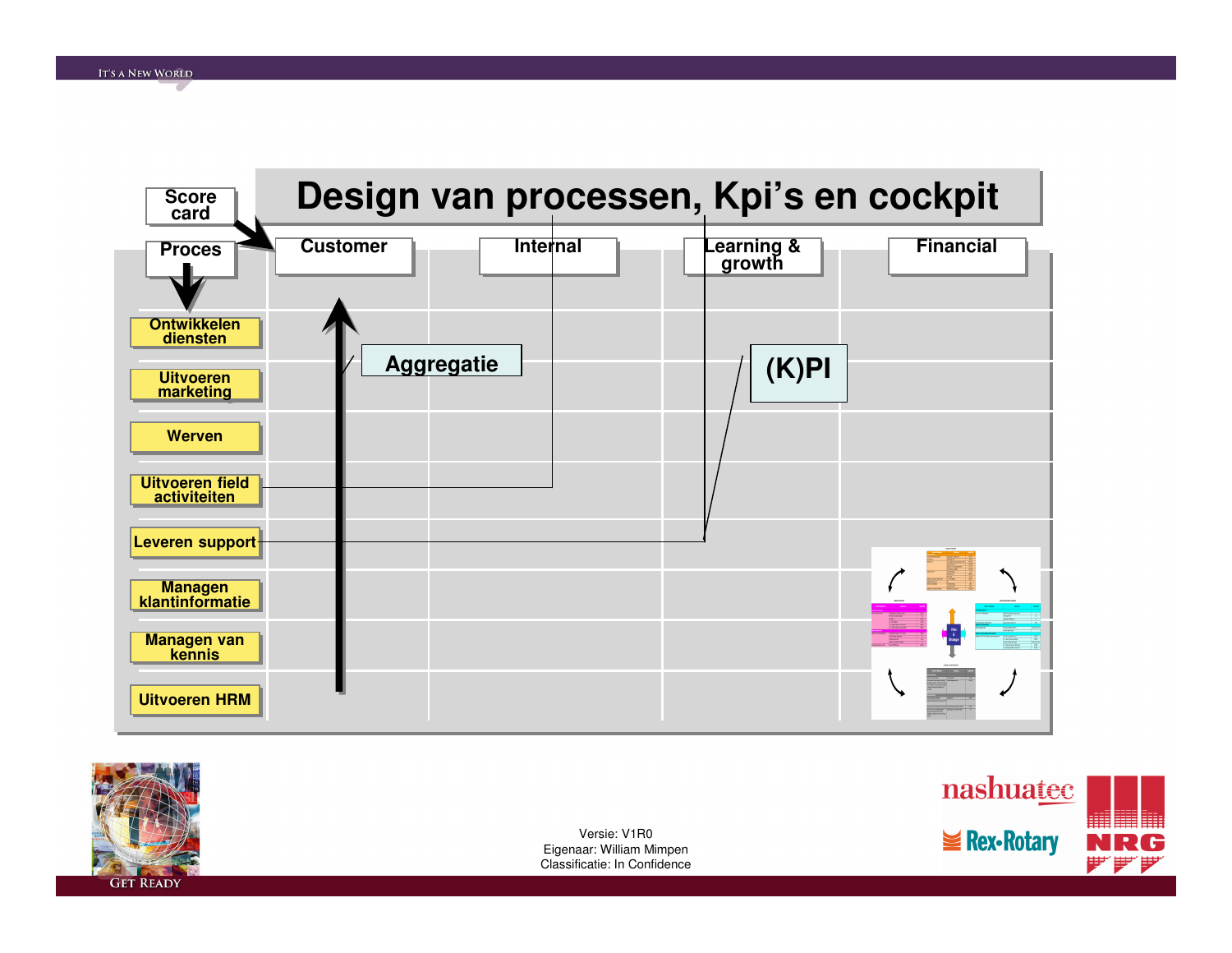#### **Vertaling naar bijdrage van de medewerker**



**contract FTE**

**GET READY**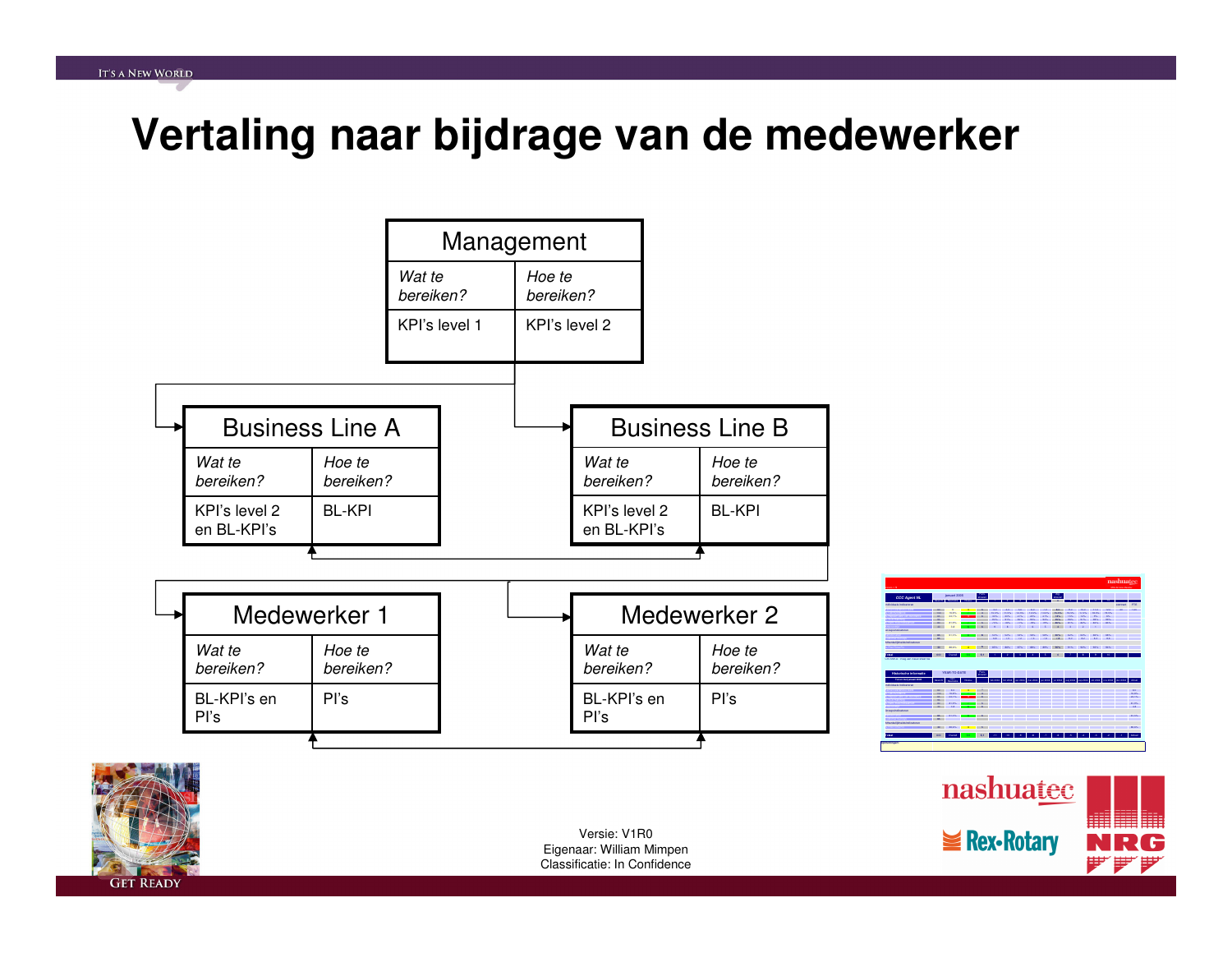### Implementatie management systems

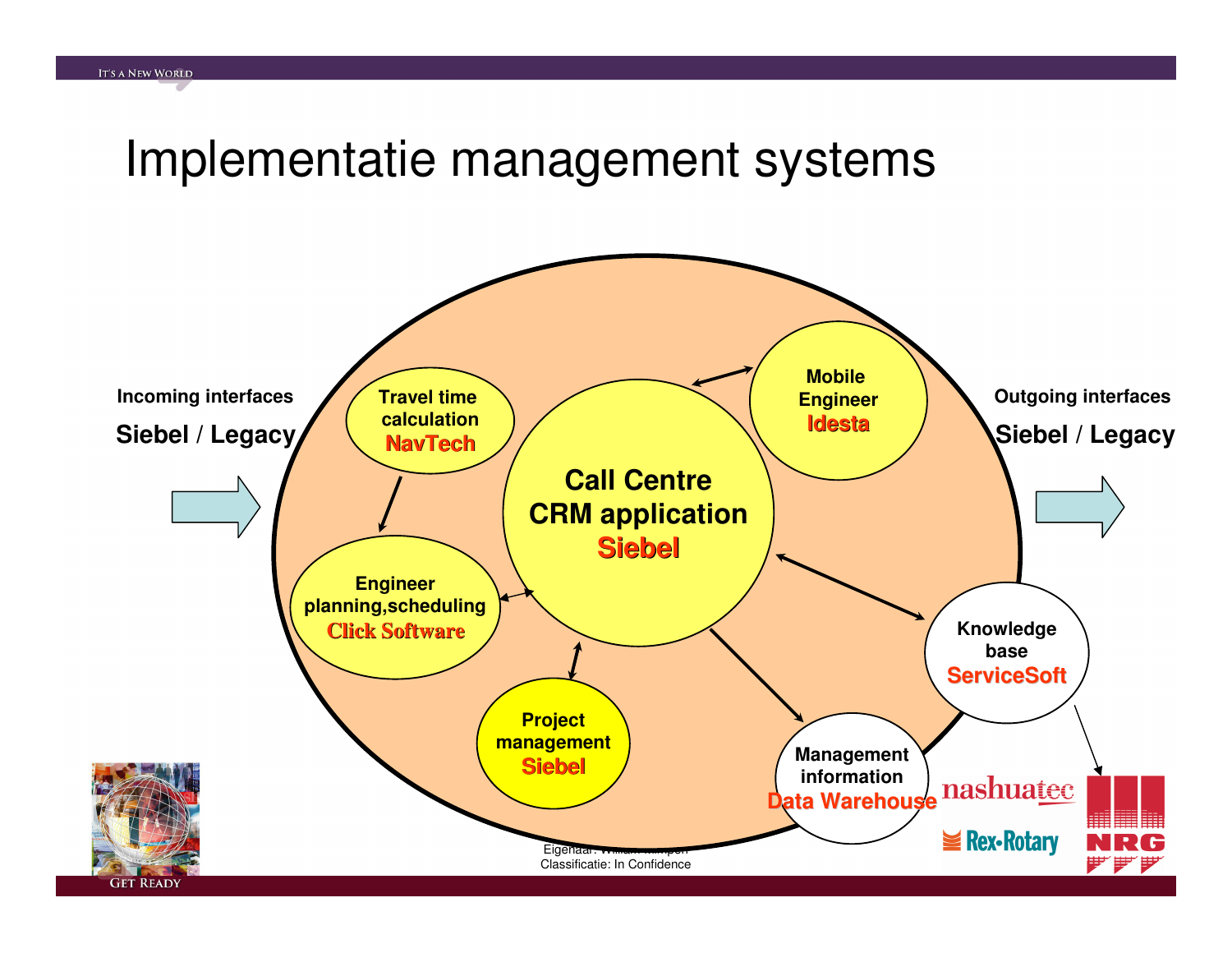## Resultaten BI implementatie**Summary**

- $\bullet$  Verbetering operationele KPI's
	- FTF, Call's/day, Call avoidance, reistijd, click per engineer, kennismanagement
	- Productiviteits verbetering van 80 FTE's
- $\bullet$  Optimalisatie running Cost door populatiemanagement
	- 3 miljoen euro savings per jaar
- • Marketing inkomsten
	- 2 miljoen euro per jaar
- $\bullet$  Klantgestuurd producten en diensten aanbieden
	- obv uitgebreide marktanalyse
- $\bullet$ Ontwikkeling van 15.000 cases
- • Sturen op competenties en skill's
	- Forecasting service activiteiten



•